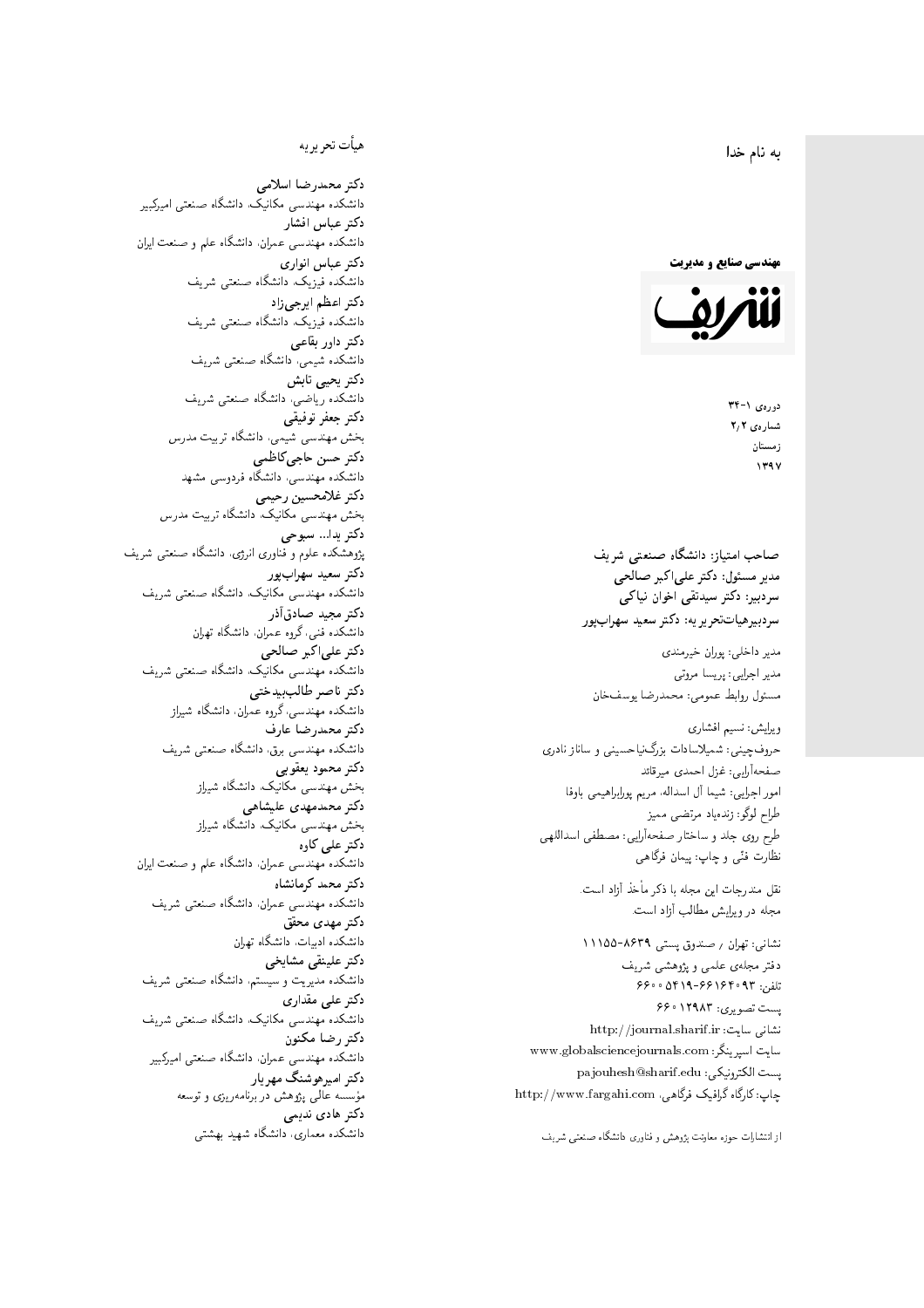هیأت تحریریهی تخصصی

• سردبیر تخصصی: دکتر سید تقی اخوان نیاکی دانشکدهی مهندسی صنایع ــ دانشگاه صنعتی شریف دكتر امير أذرون دانشگاه سیمون فریزر دكتر امير البدوي دانشکدهی فنی، بخش مهندسی صنایع ــ دانشگاه تربیت مدرس دكتر محمدرضا امين ناصري دانشکدهی فنی، بخش مهندسی صنایع ــ دانشگاه تربیت مدرس دکتر کامران پی نبر انيستيتو تكنولوژى جورجيا دكتر مجيد توانا دانشگاه لاسال دکتر رضا توکلی مقدم دانشکده،ی فنی،گروه مهندسی صنایع ــ دانشگاه تهران دكتر فريبرز جولاي دانشکدهی فنبی،گروه مهندسی صنایع ــ دانشگاه تهران دكتر سيدحسامالدين ذگردي دانشکدهی فنی، بخش مهندسی صنایع ــ دانشگاه تربیت مدرس دکتر هژ ير رحمان داد دانشگاه كمبريج دكتر مهران سپهري دانشکدهی مدیریت و اقتصاد \_ دانشگاه صنعتبی شریف دكتر محمد سعيدى مهرآباد دانشکدهی مهندسی صنایع ــ دانشگاه علم و صنعت ایران دكتر محمود شفيعي دانشکدهی مهندسی انرژی های نو. دانشگاه کرنفیلد دكتر عادل علاءالديني دانشکدهی مهندسی مکانیک، دانشگاه سن آنتنیو تگزاس دكتر يحيى فتحى دانشگاه ايالتي كاروليناي شمالي دكتر جواد فيض الهي دانشگاه ايالتي جورجيا دكتر هاشم محلوجي دانشکده، مهندسی صنایع ـــ دانشگاه صنعتی شریف دكتر أيدين ناصحى دانشکدهی مهندسی مکانیک، دانشگاه بریستل دكتر منوچهر نجمي دانشکدهی مدیریت و اقتصاد \_ دانشگاه صنعتبی شریف هيأت مشاوران

دكتر سعداله ابراهيم نژاد دانشکده، مهندسی صنایع ــ دانشگاه آزاد اسلامی واحد کرج دكتر بهروز افشارنجفي دانشکدهی مهندسی صنایع ـــ دانشگاه آزاد اسلامی واحد قزوین

دكتر مجيد اميننيري دانشکدهی مهندسی صنایع <mark>ـ دانشگاه امیر کبیر</mark> دكتر اميرحسين اميرى دانشکدهی مهندسی صنایع ــ دانشگاه شاهد دكتر أفرين اخوان دانشکدهی مهندسی صنایع ــ دانشگاه علم و هنر دكتر جواد بهناميان دانشکدهی مهندسی صنایع ــ دانشگاه بوعلمی سینا همدان دكتر سيد حميدرضا پسنديده دانشکدهی مهندسی صنایع ــ دانشگاه خوارزمی دكتر ابراهيم تيموري دانشکدهی مهندسی صنایع ــ دانشگاه علم و صنعت دكتر سيد محمدحسن حسينى دانشکده، مهندسی صنایع ــ دانشگاه شاهرود دکتر حسن خادمی زارع دانشکدهی مهندسی صنایع ــ دانشگاه یزد دكتر حسن رسايي دانشکدهی مهندسی صنایع \_ دانشگاه یزد دكتر محمد رنجبر دانشکده،ی مهندسی صنایع ــ دانشگاه فردوسی مشهد دكتر يحيى زارع مهرجردي دانشکدهی مهندسی صنایع ــ دانشگاه یزد دكتر رسول شفابي دانشکدهی مهندسی صنایع ــ دانشگاه خواجه نصیرالدین طوسی دکتر داود شیشه بری دانشکدهی مهندسی صنایع ــ دانشگاه یزد دكتر احمد صادقيه دانشکدهی مهندسی صنایع ــ دانشگاه یزد دكتر عطاالله طالعي زاده دانشکده، مهندسی صنایع ــ دانشگاه تهران دكتر محمدباقر فخرزاد دانشکدهی مهندسی صنایع ــ دانشگاه یزد دكتر محمدصابر فلاحزثاد دانشکدهی مهندسی صنایع ــ دانشگاه یزد دکتر سید حمید میرمحمدی دانشکدهی مهندسی صنایع ــ دانشگاه صنعتی اصفهان دكتر على مروتى شريفآبادى دانشکدهی مهندسی صنایع ــ دانشگاه یزد دكتر نسيم نهاوندى دانشکدهی مهندسی صنایع ــ دانشگاه تربیت مدرس دكتر سعيد يعقوبي دانشکده، مهندسی صنایع ــ دانشگاه علم وصنعت دكتر امالبنين يوسفى دانشکدهی مهندسی صنایع ــ دانشگاه صنعتی مالک\شتر

للمريق

**مهندسی صنایع و مدیریت**